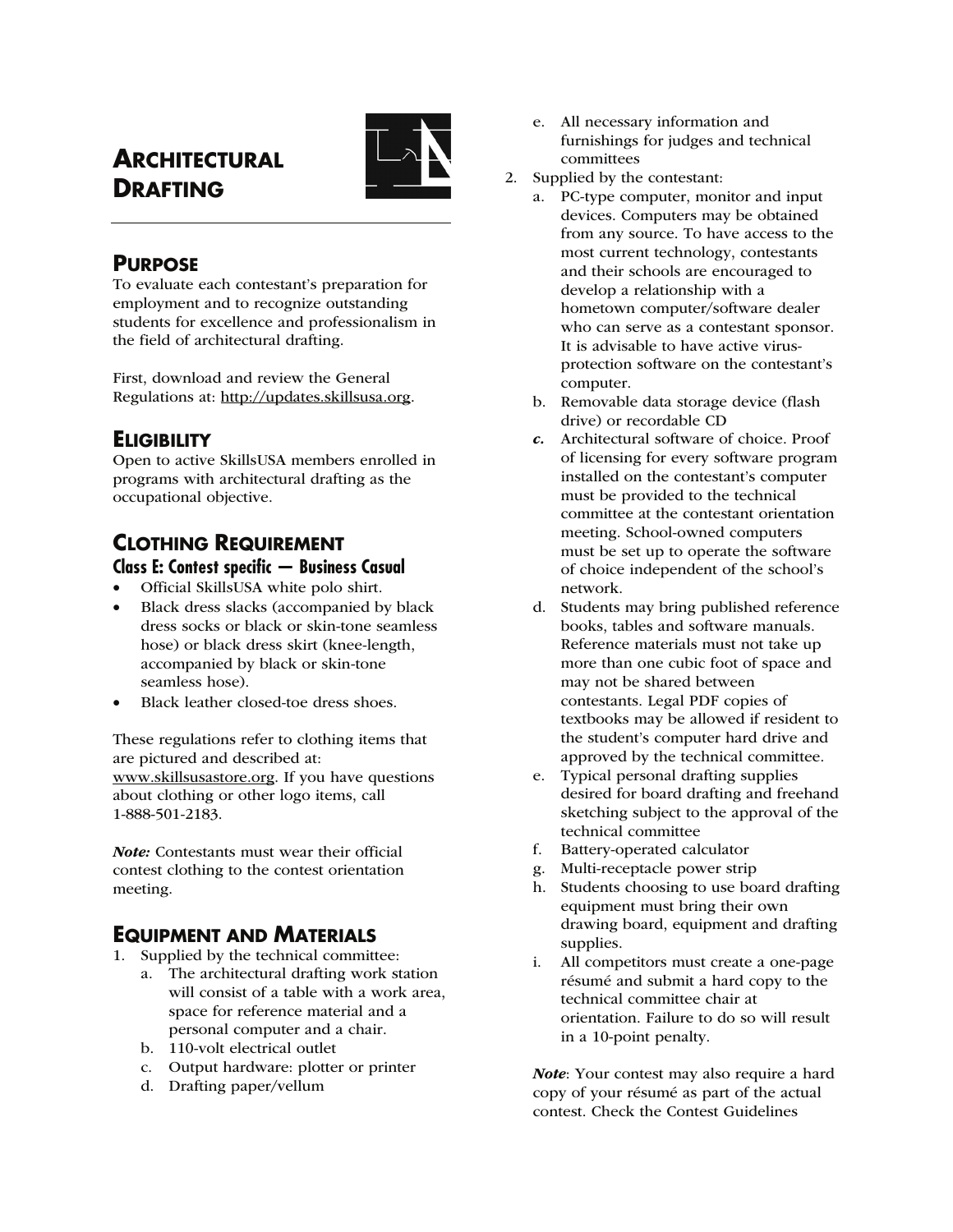and/or the updates page on the SkillsUSA website at http://updates.skillsusa.org.

Note: The setup configuration and the teardown of all contestant-provided equipment will be the responsibility of the contestant.

## **SCOPE OF THE CONTEST**

#### **Knowledge Performance**

The contest will include a written knowledge test assessing general knowledge of architecture and drafting. Written portions may also exist during the skills portion of the contest. Knowledge of terms and principles used in the architecture profession will be required for the skill demonstration portion of the contest.

#### **Skill Performance**

The contest will assess skill performance by providing a hand sketch and computergenerated problem that may be solved using either board drafting or CAD.

## **CONTEST GUIDELINES**

- 1. Preparation of drawings will include proper dimensions and line type selection according to current drafting standards.
- 2. During the contest, the contestants will work independently; no assistance from other contestants, instructors or observers is allowed.
- 3. Limited technical assistance for computer or software malfunction may be given by appropriate manufacturers' representatives or members of the technical committee.
- 4. Contestants will each be given the same amount of time to accomplish the problem. Everyone will begin at the same time and take the required lunch break, and no one will be allowed to work past the contest conclusion. (Additional time may be granted for equipment malfunction.)
- 5. Each contestant will be responsible for establishing plotting procedures at the computer and for plotting his or her work to a plot file on a USB flash drive. Students must have a program on their computer to allow them to plot to a PDF if the program of choice does not allow this plotting option.
- 6. Criteria to evaluate skill performance are general in nature and will be done from plotted drawings, manual drawings and sketches. Specific criteria will be based on the demonstration of competency in those elements of accuracy and productivity included in the contest problem.
- 7. Competencies to be demonstrated may be selected from the Standards and Competencies below.

#### **Standards and Competencies**

#### **AD 1.0 — Demonstrate understanding of terms and principles used in the architectural profession**

- 1.1 Define and use terms commonly used in the architectural profession
- 1.2 Explain the application of geometric objects to building materials
	- 1.2.1 Define the characteristics of an equilateral triangle and its application to architecture
	- 1.2.2 Define the characteristics of an isosceles triangle and its application to architecture
	- 1.2.3 Define the characteristics of a square and its application to architecture
	- 1.2.4 Define the characteristics of a parallelogram and its application to architecture
	- 1.2.5 Define the characteristics of an equilateral triangle and its application to architecture
	- 1.2.6 Define the characteristics of a hexagon and its application to architecture
	- 1.2.7 Define the characteristics of an octagon and its application to architecture
	- 1.2.8 Define the characteristics of a circle and its application to architecture

#### **AD 2.0 — Interpret and apply conventional General Drafting Standards to architectural drafting situations**

- 2.1 Define function of each line in the Alphabet of Lines
- 2.2 Explain the graphical characteristics of each line
	- 2.2.1 Visible/Object Lines: Thick solid lines that represent visible edges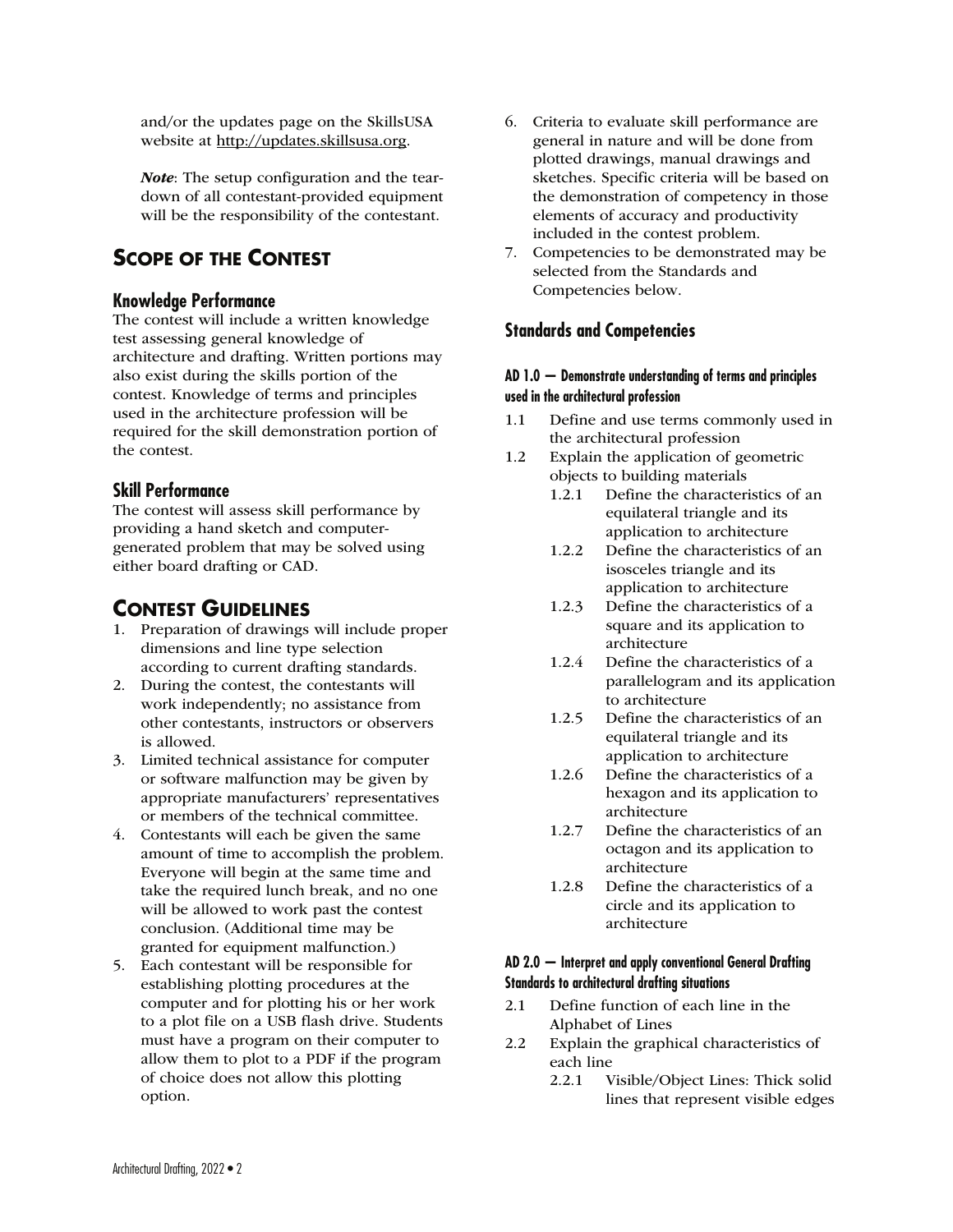or contours of the part. Visible lines of floor plans are medium thickness (0.6mm)

- 2.2.2 Hidden Lines: Hidden lines should always touch where the visible feature starts or ends (0.3mm). Hidden lines may be omitted from drawings for clarity purposes
- 2.2.3 Section Lines: Section lines represent the area of the part that would be cut in a section view (0.3mm)
- 2.3 Explain orthographic elevation projection
	- 2.3.1 Architecturally, views are referred to as elevations
	- 2.3.2 Roof plan is the top view and front elevation is the front view, etc.
	- 2.3.3 Elevations are oriented on site with reference to true north or building north
- 2.4 Explain the terms and definitions used in detail drawings, working drawings and drafting
- 2.5 Define and describe the components that comprise architectural drawings
	- 2.5.1 Necessary multi-views
	- 2.5.2-Dimensional information
	- 2.5.3 Specified materials
	- 2.5.4 Revision block, title block and sheet size
	- 2.5.5 Drafter/reviewer names
	- 2.5.6 Enlarged views and sections showing detail
	- 2.5.7 General notes with construction information
	- 2.5.8 Schedules: doors, windows and room finishes
- 2.6 Define and describe the components that comprise architectural construction (working) drawings

#### **AD 3.0 — Develop a set of working drawings from a provided scenario with provided materials using competencies identified for drafting certification by the American Design Drafting Association**

- 3.1 Produce multiview drawings with lines, curves, surfaces, holes, fillets, rounds, chamfers, run outs and ellipses
- 3.2 Use standard drafting techniques to create section views to improve the visualization of new designs
- 3.3 Clarify multiview drawings and facilitate the dimensioning of drawings
- 3.4 Summarize and apply the principles and procedures for adding size information to a drawing according to standard dimensioning practices
- 3.5 Draw and label site plans, floor plans, foundation plans, plumbing plans, mechanical plans, electrical plans and landscaping plans with elevations, sections, details, schedules and necessary multiviews

#### **Committee Identified Academic Skills**

The technical committee has identified that the following academic skills are embedded in this contest.

#### **Math Skills**

- Use fractions to solve practical problems
- Use proportions and ratios to solve practical problems
- Simplify numerical expressions
- Solve practical problems involving percent's
- Solve single variable algebraic expressions
- Solve multiple variable algebraic expressions
- Measure angles
- Find surface area and perimeter of twodimensional objects
- Find volume and surface area of threedimensional objects
- Construct three-dimensional models
- Apply Pythagorean Theorem
- Make predictions using knowledge of probability
- Make comparisons, predictions and inferences using graphs and charts
- Organize and describe data using matrixes
- Graph linear equations
- Solve problems using proportions, formulas and functions
- Find slope of a line
- Solve practical problems involving complementary, supplementary and congruent angles
- Solve problems involving symmetry and transformation
- Use measures of interior and exterior angles of polygons to solve problems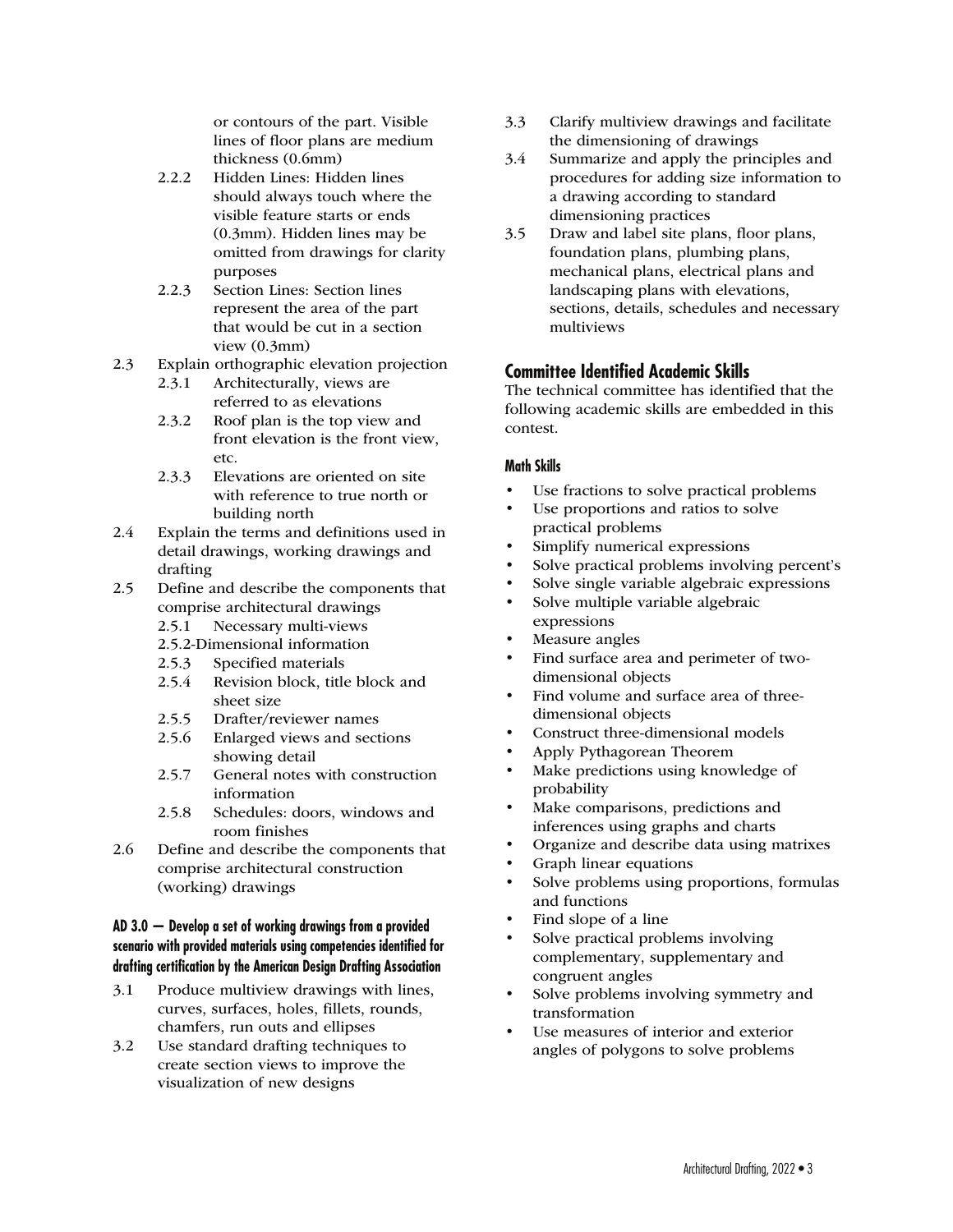#### **Science Skills**

- Describe and recognize solids, liquids and gases
- Describe characteristics of types of matter based on physical and chemical properties
- Use knowledge of physical properties (shape, density, solubility, odor, melting point, boiling point, color)
- Use knowledge of classification of elements as metals, metalloids and nonmetals
- Use knowledge of mechanical, chemical and electrical energy
- Use knowledge of heat, light and sound energy
- Use knowledge of temperature scales, heat and heat transfer
- Use knowledge of sound and technological applications of sound waves
- Use knowledge of simple machines, compound machines, powered vehicles, rockets and restraining devices
- Use knowledge of principles of electricity and magnetism
- Use knowledge of static electricity, current electricity and circuits
- Use knowledge of motors and generators

#### **Language Arts Skills**

- Provide information in conversations and in group discussions
- Demonstrate use of such verbal communication skills as word choice, pitch, feeling, tone and voice
- Demonstrate use of such nonverbal communication skills as eye contact, posture and gestures using interviewing techniques to gain information
- Analyze mass media messages
- Demonstrate comprehension of a variety of informational texts
- Use text structures to aid comprehension
- Identify words and phrases that signal an author's organizational pattern to aid comprehension
- Understand source, viewpoint and purpose of texts
- Organize and synthesize information for use in written and oral presentations
- Demonstrate knowledge of appropriate reference materials
- Use print, electronic databases and online resources to access information in books and articles
- Demonstrate narrative writing
- Demonstrate expository writing
- Demonstrate persuasive writing
- Demonstrate informational writing
- Edit writing for correct grammar, capitalization, punctuation, spelling, sentence structure and paragraphing

#### **Connections to National Standards**

State-level academic curriculum specialists identified the following connections to national academic standards.

#### **Math Standards**

- Numbers and operations
- Algebra
- Geometry
- **Measurement**
- Problem solving
- **Communication**
- **Connections**
- Representation

Source: NCTM Principles and Standards for School Mathematics. For more information, visit: http://www.nctm.org.

#### **Science Standards**

- Understands forces and motion
- Understands the nature of scientific inquiry

Source: McREL Compendium of National Science Standards. To view and search the compendium, visit: http://www2.mcrel.org/compendium/browse.asp.

#### **Language Arts Standards**

- Students adjust their use of spoken, written and visual language (e.g., conventions, style, vocabulary) to communicate effectively with a variety of audiences and for different purposes
- Students employ a wide range of strategies as they write and use different writing process elements appropriately to communicate with different audiences for a variety of purposes
- Students apply knowledge of language structure, language conventions (e.g., spelling and punctuation), media techniques, figurative language and genre to create, critique and discuss print and nonprint texts